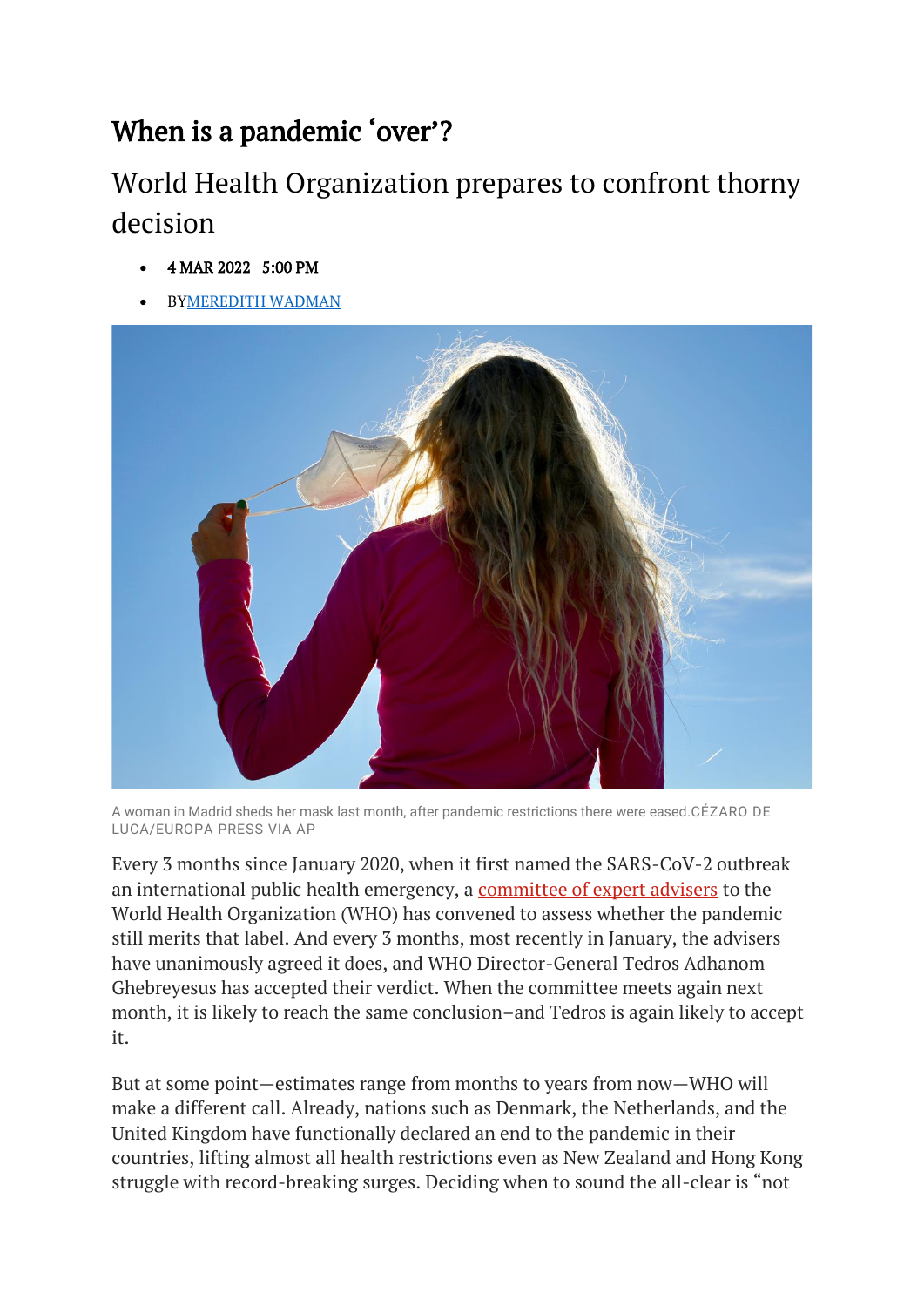an enviable task," says Yonatan Grad, an infectious disease epidemiologist at the Harvard T.H. Chan School of Public Health (HSPH). "Do you call it over when there might still be a wave in one part of the world but it's a small part?"

"SARS-CoV-2 has caused such hardship and economic challenges that there will be a temptation to call it as over sooner rather than later," says Salim Abdool Karim, an epidemiologist who is the South African government's chief COVID-19 scientist. The prospect worries him. WHO's formal declaration of a **Public Health Emergency** [of International Concern](https://www.who.int/news-room/questions-and-answers/item/emergencies-international-health-regulations-and-emergency-committees) (PHEIC) legally binds 196 signatories to follow WHO's recommendations during the emergency. Drugmakers have also signed contracts agreeing to make anti–SARS-CoV-2 pills more affordable until the PHEIC is reversed. Other big, cooperative efforts "that were put in place to make diagnostics, vaccines [affordable and to distribute them worldwide], all of those things … will fall away. And those are the mechanisms that are needed by the poor countries," says Karim, who also runs the Centre for the AIDS Programme of Research in South Africa. "Getting it wrong will carry a high price."

To many outside China, where COVID-19 struck first, a statement by Tedros 2 years ago this week describing SARS-CoV-2 as a global pandemic marked its official start. But his 11 March 2020 comments triggered no public health requirements. Rather, the declaration with practical implications was the 30 January 2020 PHEIC announcement.

The regulations governing the PHEIC require signatory nations to report suspect outbreaks to WHO and to support its responses, although WHO has no way to enforce those rules. The expert committee that recommends whether to continue the PHEIC also lists, with each renewal, actions that nations should take, such as improving variant surveillance and expanding each nation's vaccination coverage. At the start of this year, for instance, the emergency committee added a new recommendation: Monitor and share data on cases and evolution in animals.

The decision to end a PHEIC has financial implications, too. Moderna [has](https://www.fiercepharma.com/pharma/leading-vaccine-player-moderna-won-t-enforce-patents-against-other-companies-during-pandemic)  [pledged](https://www.fiercepharma.com/pharma/leading-vaccine-player-moderna-won-t-enforce-patents-against-other-companies-during-pandemic) not to enforce patents on its messenger RNA vaccine until the pandemic ends, although a company spokesperson declined to say this week how it will identify that moment. Pfizer has not made a similar vaccine pledge, but it and Merck have agreed to allow generic drugmakers to make their drugs targeting SARS-CoV-2 until WHO declares the PHEIC is over. Dozens of companies have now signed up to make [Merck's molnupiravir](https://medicinespatentpool.org/news-publications-post/27-generic-manufacturers-sign-agreements-with-mpp-to-produce-molnupiravir) and [Pfizer's Paxlovid](https://www.pfizer.com/news/press-release/press-release-detail/pfizer-and-medicines-patent-pool-mpp-sign-licensing) for a long list of mostly low- and lower-middle-income countries.

Ending the PHEIC will also impact major pandemic-related programs such as the COVID-19 Vaccines Global Access (COVAX) Facility and its parent, the Access to COVID-19 Tools (ACT) Accelerator—cooperative global networks that aim to acquire and distribute affordable drugs, diagnostics, and vaccines. "The emergency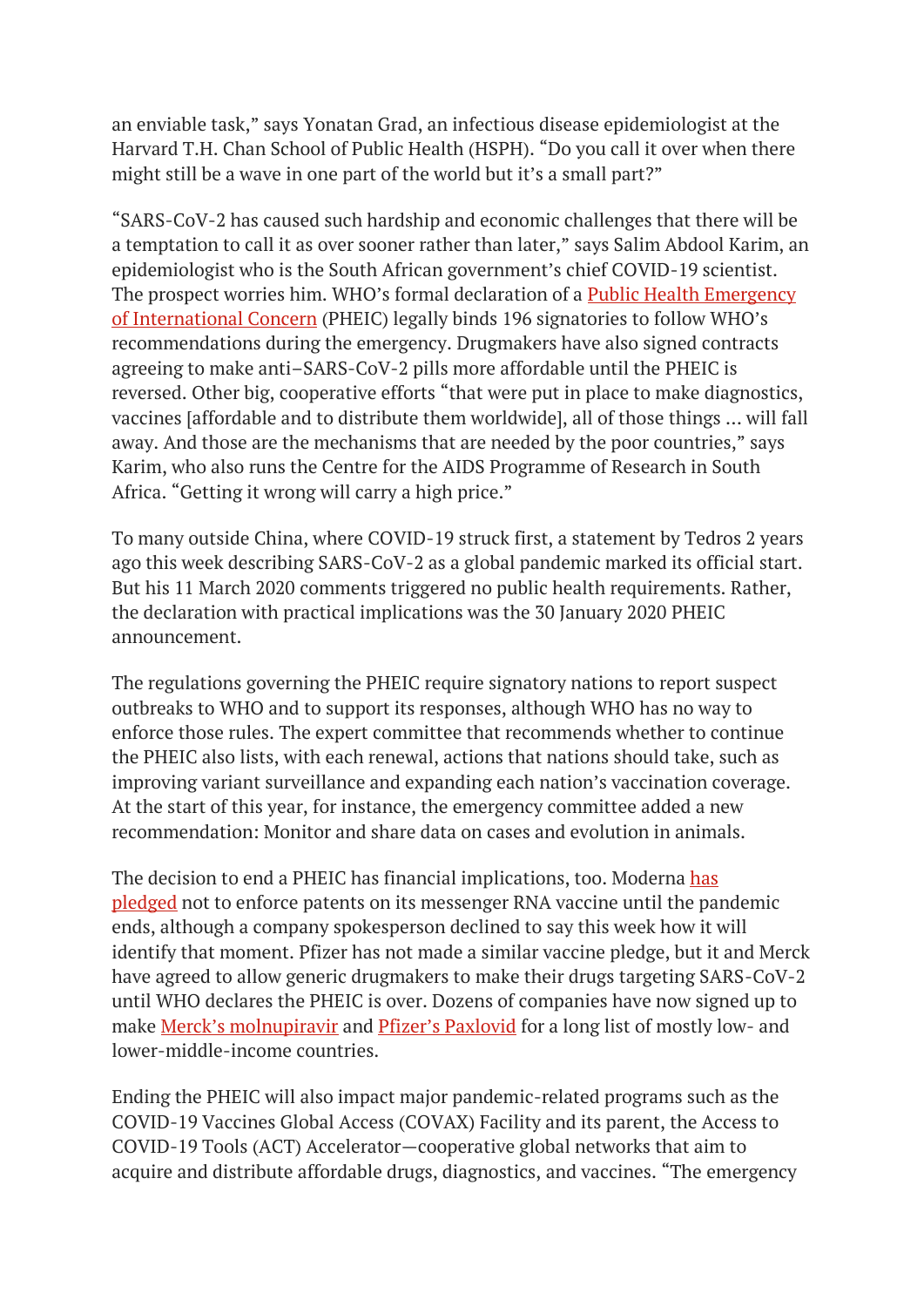operations of COVAX and ACT-A will go away—it's hard to keep that up," says Seth Berkley, CEO of GAVI, the Vaccine Alliance, which is integrally involved with both efforts. "The hope is that the core innovations–the ways of working all of that—will be kept warm" for the future.



At a March 11, 2020, press briefing by the World Health Organization, Director-General Tedros Adhanom Ghebreyesus (center) publicly described the coronavirus outbreak as a pandemic for the first time.FABRICE COFFRINI/AFP VIA GETTY IMAGES

WHO's 18-member committee uses three criteria to decide when to declare a PHEIC and when to lift it. A public health event must be "serious, sudden, unusual or unexpected"; likely to spread internationally; and likely to require immediate international action. When unwinding an emergency, the committee considers such metrics as vaccinations and case numbers. But the criteria are more social and political than scientific, says Caroline Buckee, an infectious disease epidemiologist at HSPH. "There's not going to be a scientific threshold. There's going to be an opinion-based consensus," she says.

Complicating the decision is the prospect of further harmful variants arising, including, potentially, from some 20 animal species now [known to host](https://www.oie.int/app/uploads/2022/02/sars-cov-2-situation-report-9.pdf) the virus. "I don't know how it ends," says Michael Osterholm, an infectious disease epidemiologist at the University of Minnesota, Twin Cities.

Karim says the real end of the pandemic won't come until the arrival of a "final variant [that] even if it mutates, can't do better … than the previous version" in spreading and in escaping immunity. "If I was a betting man, I would say probably in about 2, 3 years we will get to that point."

WHO was conservative in lifting previous PHEIC declarations–there have been six including SARS-CoV-2 since the regulations took effect in 2007—says Horace Cox, director of vector-borne diseases at the Ministry of Public Health in Guyana, and he expects the same with SARS-CoV-2. Individual countries have been less gingerly